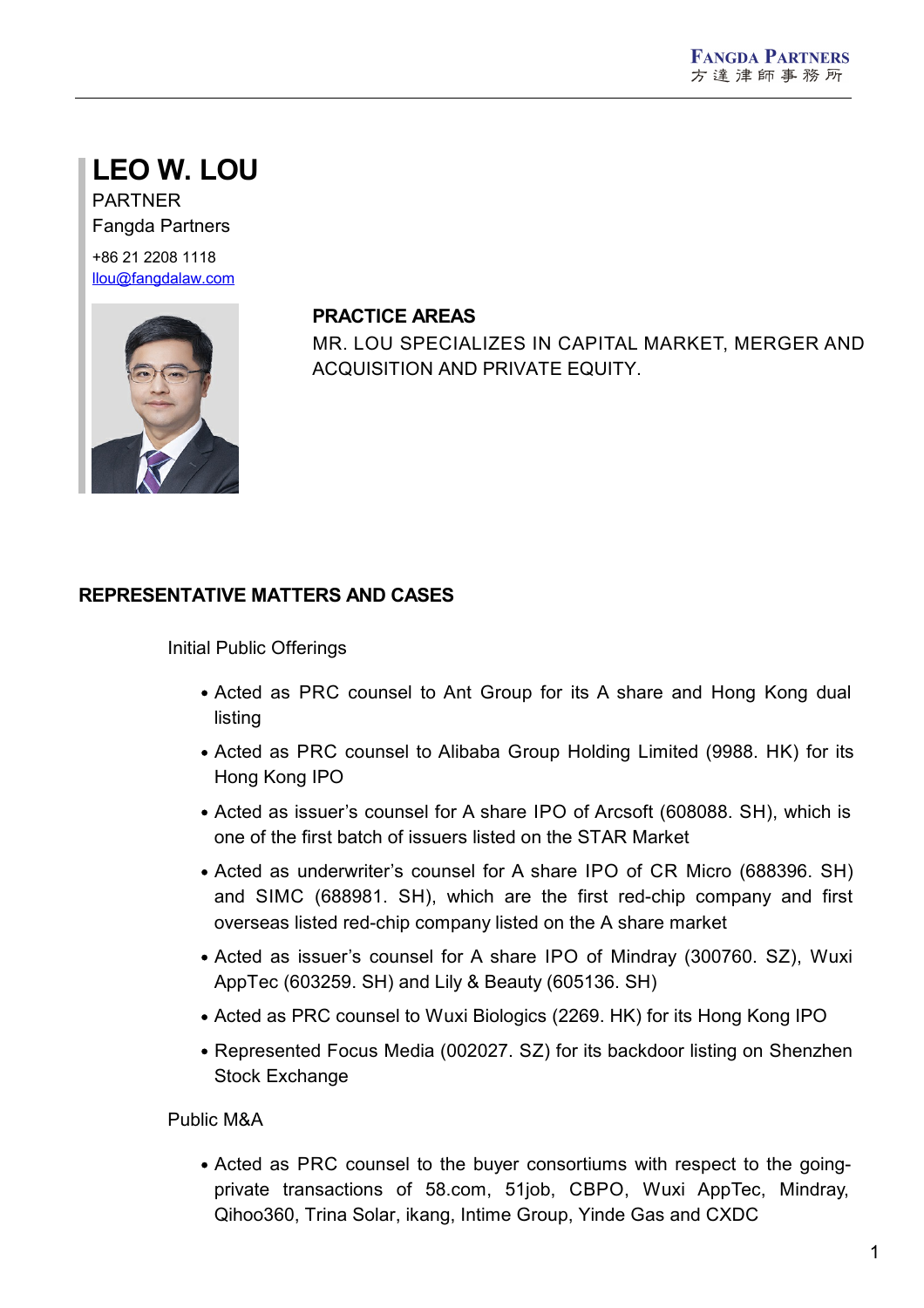- Acted as PRC counsel to the special committee of Board of Homeinn for its privatization from NASDAQ
- Represented Alibaba Group Holding in its investment in Sun Art (6808. HK), Suning (002024.SZ), China Unicom (600050. SH), YTO Express (600233. SH), STO Express (002468.SZ), Yunda Express (002120. SZ), Red Star Macalline (601828. SH/1528.HK), Wanda Film (0027394.SZ), China Transinfo (002373. SZ), Aisidi (002416. SZ), San Jiang Shopping (601116.SH), New Hua Du (002264.SZ) and Shiji Info (002153.SZ)
- Represented Ant Financial in its investment in Runhe Software (300339. SZ), Linewell (6003636. SH), New Capec (300248.SZ), Thunisoft (002373. SZ), CSII (300663. SZ) and Longshine (300682. SZ)
- Represented DCP Capital in its investment in Tonghua Dongbao (600867. SH)
- Represented Baosteel Corporation (600019.SH) in its merger with Wugang Corporation (600005.SH), and Baosteel Group in its merger with Wugang Group and renamed as China Baowu Group
- Acted as counsel to Four River Fund for its acquisition of controlling stakes in Chongqing Steel (601005. SH) by bankruptcy reorganization
- Represented Jin Jiang Co., Ltd. (600754.SH) in its acquisition of Groupe du Louvre

Private Equity Transactions

- Represented Ant Financial in a series of investments in Hello Bike
- Represented Warburg Pincus in its investment in ZTO Express and **Gaiaworks**
- Represented Boyu Capital in its investment in Yimidida and Perfect Diary
- Represented Yun Feng Capital in its investments in the industries of express delivery, fashion chain, genetic technology, culture and publish, health care, retail chain and etc.
- Represented Hony Capital in its investment in the industries of urban infrastructure, film making and retail chain

### **OTHER INFORMATION**

#### **Education**

- Fudan University, School of Law, LL.B.
- CEIBS, EMBA